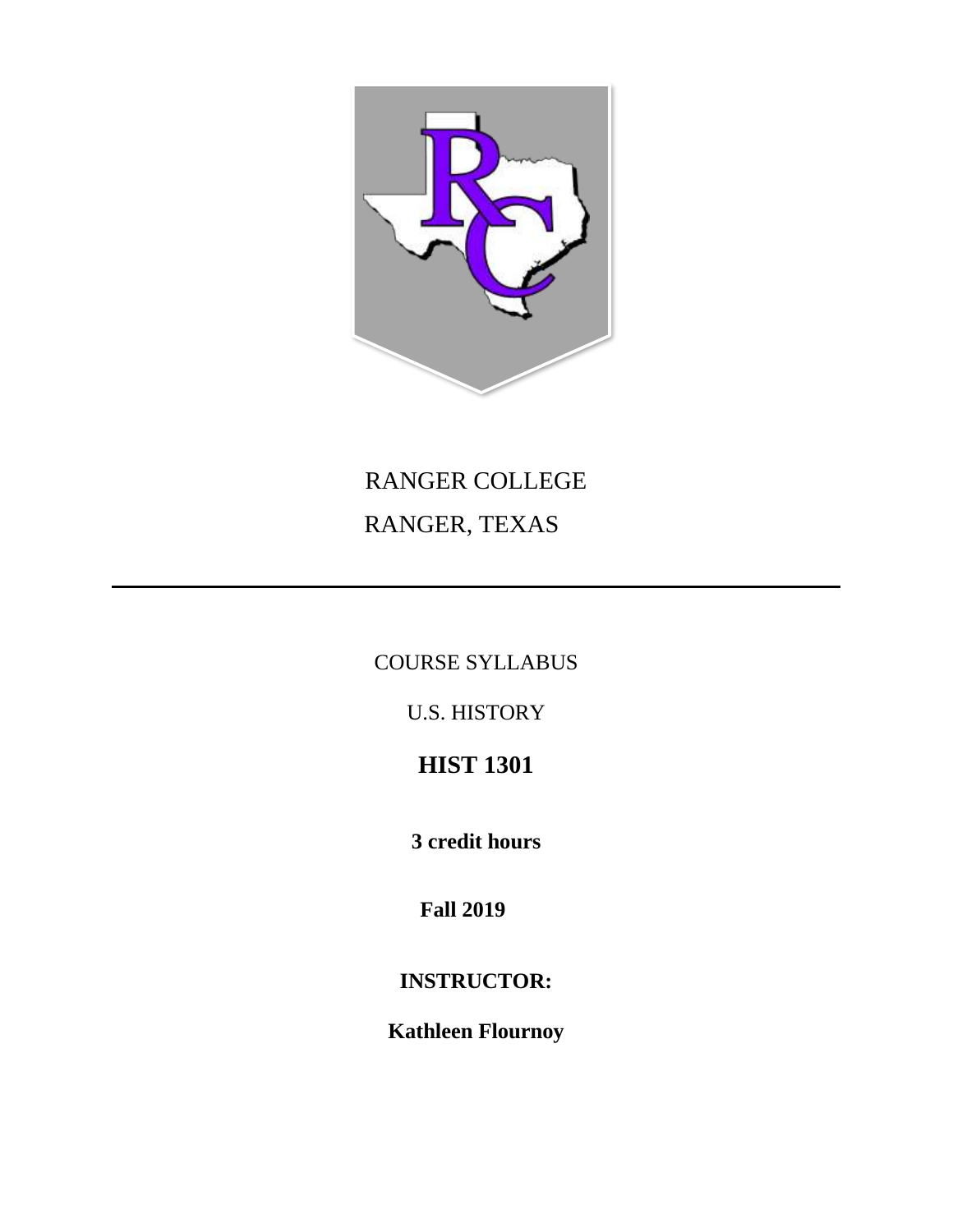|                | <b>INSTRUCTOR:</b> Kathleen Flournoy              |
|----------------|---------------------------------------------------|
| EMAIL:         | kflournoy@rangercollege.edu                       |
| <b>OFFICE:</b> | <b>Business Building, Ranger College</b>          |
| PHONE:         | 254-647-7049                                      |
| HOURS:         | M: $3:00-5:00$ , T/R: $10:30-11:00$ ; $3:00-5:00$ |

#### **I. Texas Core Curriculum Statement of Purpose**

Through the Texas Core Curriculum, students will gain a foundation of knowledge of human cultures and the physical and natural world, develop principles of personal and social responsibility for living in a diverse world, and advance intellectual and practical skills that are essential for all learning.

#### **II. Course Description**

This is a course in United States history stressing the planning and development of the English colonies in America, the struggle for independence, the establishment of the Constitution, national territorial expansion, the rise of Jacksonian democracy, the slavery controversy, the Civil War and Reconstruction.

#### **III. Required Background or Prerequisite**

This course requires strong reading skills and a passing grade on the reading portion of the TSI or the equivalent.

#### **IV. Required Textbook and Course Materials**

Brands, Breen, Williams, Gross. *American Stories: A History of the United States*. Pearson Education, Inc., 2018, 4th edition. ISBN: 0135233143

Articles saved in Blackboard.

#### **V. Course Purpose**

Courses involve the interaction among individuals, communities, states, the nation and the world, considering how these interactions have contributed to the development of the United States and its global role.

#### **VI. Learning Outcomes**

Upon the completion of this course, students will:

- 1. Create an argument through the use of historical evidence.
- 2. Analyze and interpret primary and secondary sources.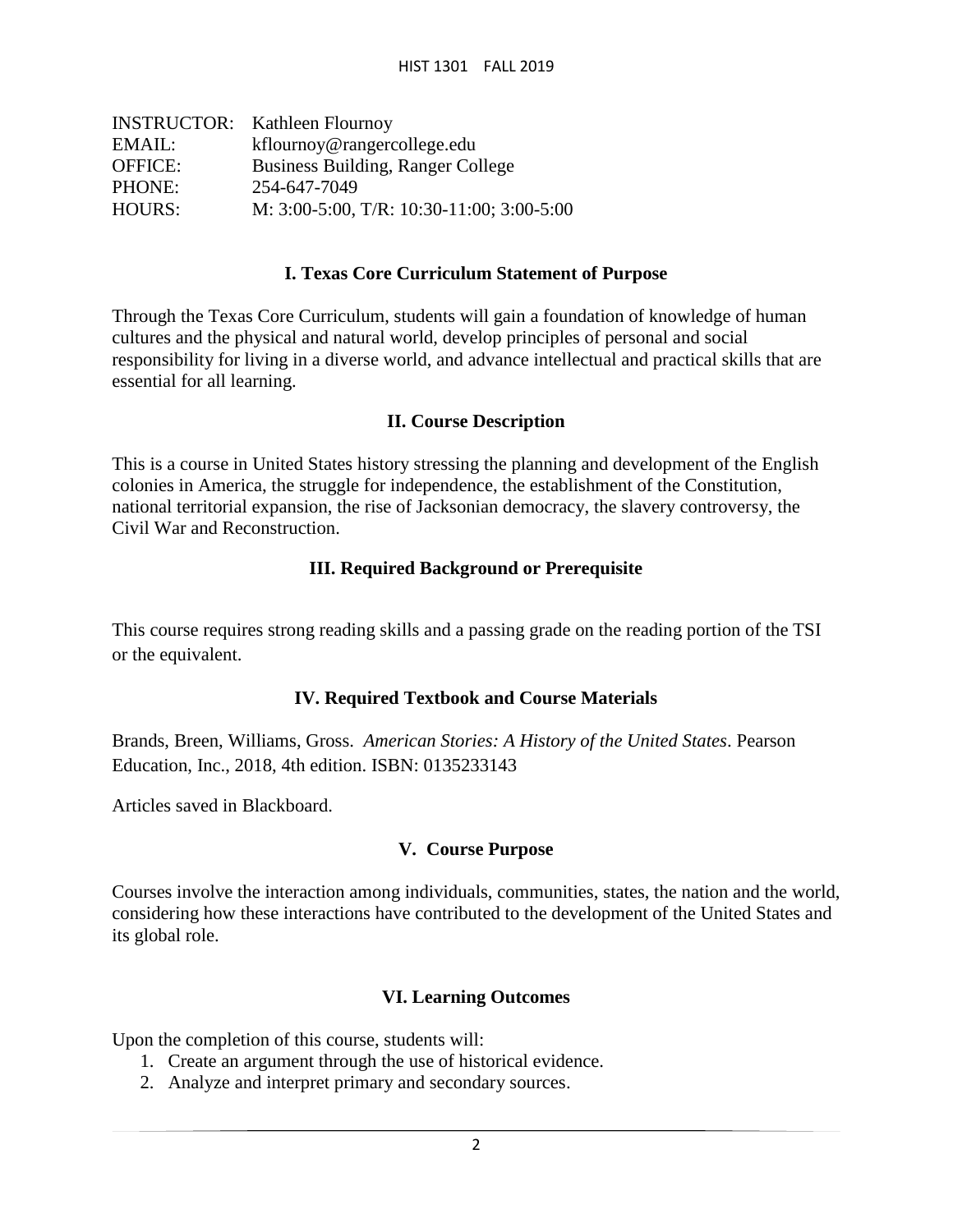3. Analyze the effects of historical, social, political, economic, cultural and global forces on this period of United States history.

#### **VII. Core Objectives**

This course meets the following of the six Core Objectives established by Texas:

- ☒ **Critical Thinking Skills (CT) –** Creative thinking, innovation, inquiry, and analysis; evaluation and synthesis of information
- $\boxtimes$  **Communication Skills (COM)** effective development, interpretation and expression of ideas through written, oral, and visual communication
- □ **Empirical and Quantitative Skills (EQS)** The manipulation and analysis of numerical data or observable facts resulting in informed conclusions
- $\boxtimes$  **Teamwork (TW)** The ability to consider different points of view and to work effectively with others to support a shared purpose or goal
- ☐ **Social Responsibility (SR) –** Intercultural competence, knowledge of civic responsibility, and the ability to engage effectively in regional, national, and global communities
- $\boxtimes$  **Personal Responsibility (PR)** The ability to connect choices, actions, and consequences to ethical decision-making

#### **VIII. Methods of Instruction**

This is a multimedia class. Media include lectures, discussions, videos, electronic documents (pdf. doc), Power Points, et cetera.

#### **IX. Methods of Assessment**

Each of these assessments addresses one or more of the Core Objectives: Critical Thinking Skills(**CT**), Communication Skills(**COM**), Empirical and Quantitative Skills(**EQS**), Teamwork(**TW**), Social Responsibility(**SR**), and Personal Responsibility(**PR**).

**Essays**:(**CT,COM**): Students will write one essay and participate in essay related activities prescribed by the instructor, This essay will be evaluated by the ability to develop a thesis statement in the introduction, support the thesis statement in the body, and demonstrate unity and focus. This essay will demonstrate the student's proper use of grammar, punctuation, sentence structure and spelling. The assignment will be composed during allotted time periods.

**Participation:(PR,TW):** Students will receive a daily grade based on attendance and class participation.

**Reading and Classwork**:(**PR**,**COM)**: Students are expected to complete assigned readings outside of class and come to class prepared to discuss what they have read.

**Quizzes**:(**CT**,**COM**): Students will complete short weekly quizzes based on textbook chapters.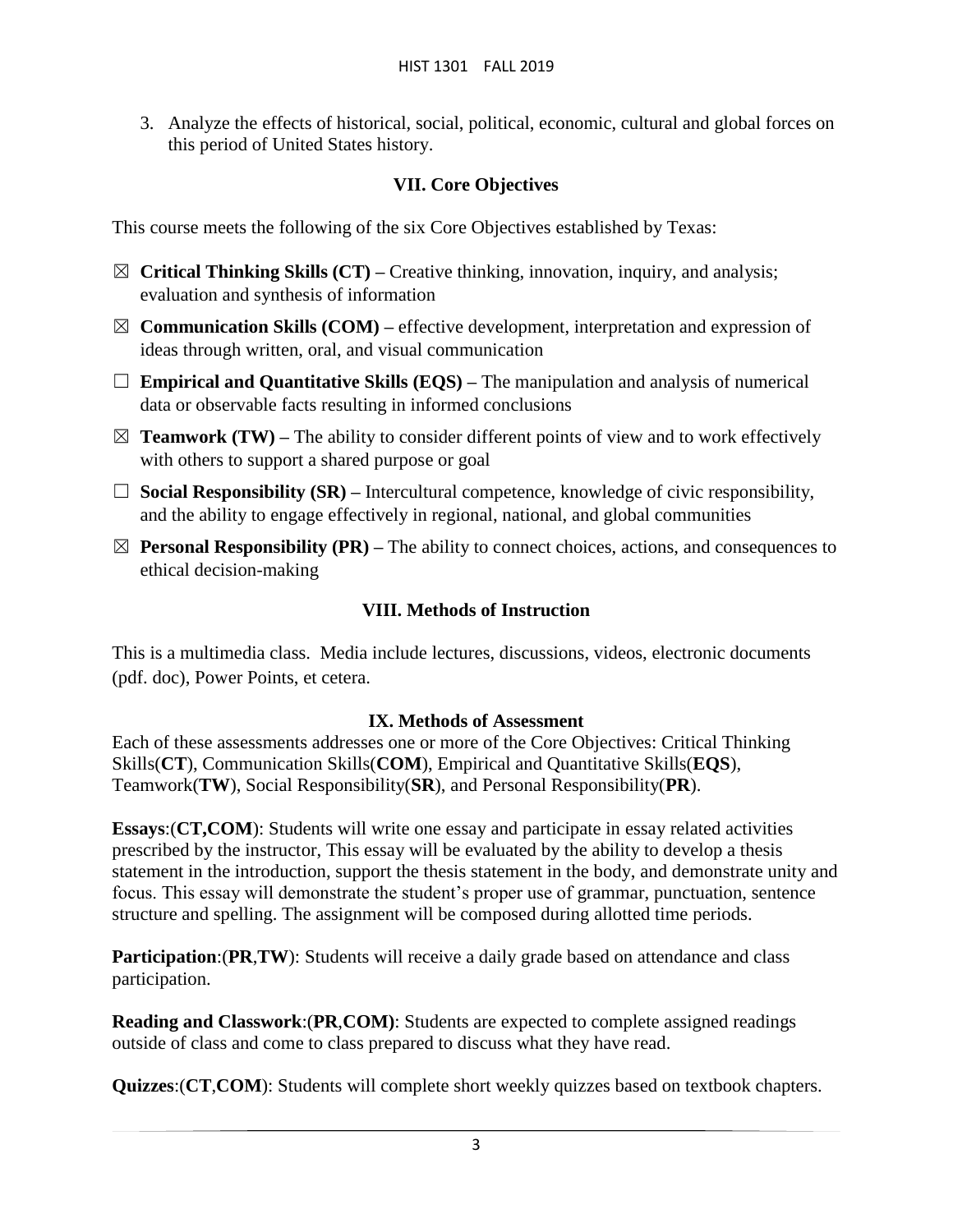**Projects**:(**PR**,**COM**,**TW**): The students will participate in two major power points.

**Midterm**:(**CT**,**COM**): The students will take a midterm exam.

**Final Exam: (CT, COM)**: The students will take a final exam. Grading scale:  $A = 90-100\%$   $B = 80-89$   $C = 70-79$   $D = 60-69$   $F = Below 60$ 

#### **X. Course/Classroom Policies**

- 1. If the student has the equivalence of three weeks of unofficial absences in a course in which he/she is currently enrolled, the instructor may drop the student with a grade of "F." Unofficial absences are counted from the first day of class as listed in the College Calendar, regardless of the date of the student's registration. The only official absence is an authorized College activity. All work and/or assignments missed because of an official absence must be completed within two weeks, or the official absence will count as unofficial.
- 2. Late papers will receive a grade of zero.
- 3. Students are expected to participate in class discussions and come to class having completed the assigned readings.
- 4. Any assignment reflecting cheating, plagiarism or any other form of academic dishonesty will receive a grade of zero. A second instance of plagiarism results in automatic failure of the class.
- 5. Adult behavior is expected of all students at all times. Misconduct, including sleeping in class, will be punishable by immediate dismissal from class.
- 6. Tutoring is available upon request.
- 7. Students should not text or use phones in class unless directed to do so by the instructor.

#### **XI. Course Outline/Schedule**

- Week 1: Introduction to class and syllabus, examining Native American cultures, Europe and Africa prior to Columbus.
- Week 2: Establishment and development of the English Colonies(chapters 2&3).
- Week 3: Development of the British Empire and events leading to the Revolutionary War(chapter 4)
- Week 4: Events and results of the American Revolution(chapter 5).
- Week 5: Development of the Constitution (chapter 6).
- Week 6: The first three administrations(chapter 7).
- Week 7: Madison and the War of 1812(chapter 8), midterm exam.
- Week 8: Changes to the American culture and economy(chapter 9).

Week 9: Political changes of Jacksonian Democracy and development of slavery(chapters 10 &11)

- Week 10: Examining social changes in the mid-1800s(chapter 12)
- Week 11: Examining Manifest Destiny and its effects(chapter 13).
- Week 12: Events leading up to the Civil War(chapter 14).
- Week 13: Thanksgiving Break, no classes
- Week 14: Events and results of the Civil War(chapter 15).